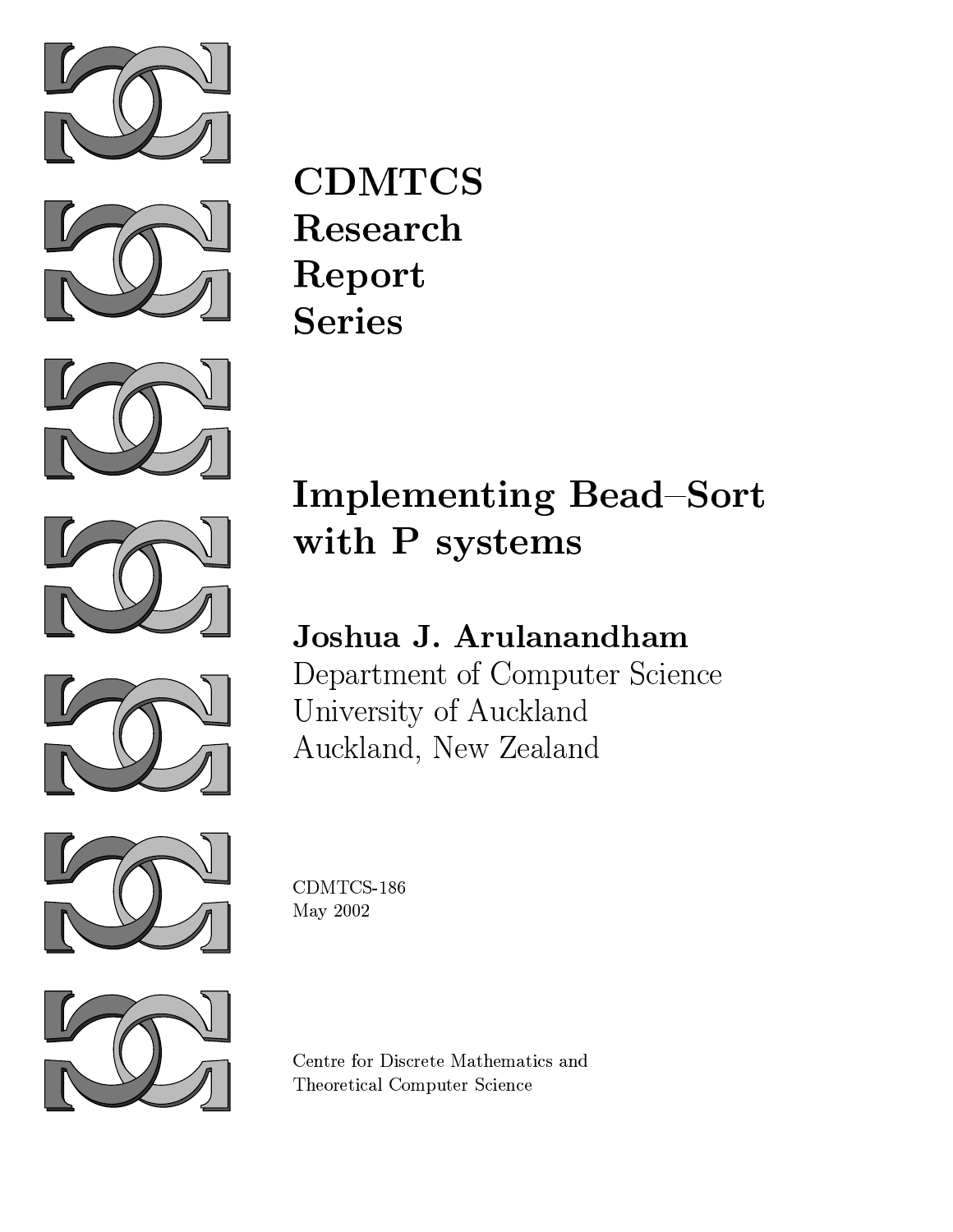## Implementing Bead–Sort with P systems

Joshua J. Arulanandham

#### Abstract

In this paper, we implement  $Bead-Sort$ , a natural sorting algorithm we introduced in [1], with the new, biochemically inspired  $P$  systems. We make use of a special type of P system  $-$  a *tissue P system* that computes by means of communication (using symport/antiport rules) only.

#### **Bead-Sort Algorithm**  $\mathbf{1}$

*Bead–Sort* is a natural sorting algorithm for positive integers. See [1] where we introduced the new sorting algorithm *Bead–Sort* along with a proof of correctness, analyzed its complexity and discussed different possible implementations in detail. Here, we implement Bead-Sort using the new, biochemically inspired P systems. See [2] (where Păun first introduced P systems) and [3] for a detailed discussion on P systems. A brief description of *Bead-Sort* algorithm follows.

We represent positive integers by a set of beads (like those used in an Abacus) as illustrated below in Figure 1.



Beads slide through *rods* as shown in Figure 2.



Figure 2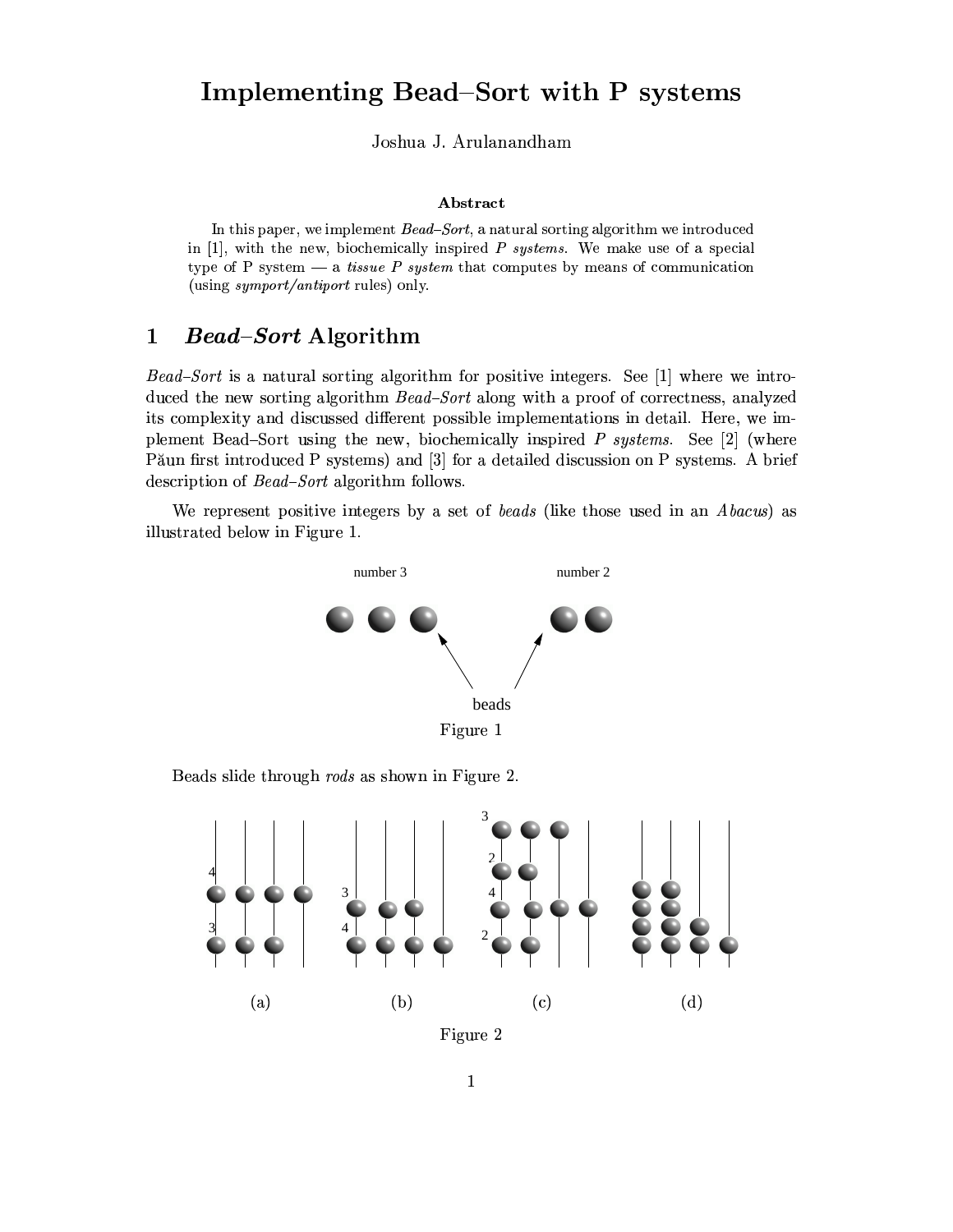Fig. 2 (a) shows the numbers 4 and 3 (represented by beads) attached to rods; beads displayed in Fig. 2 (a) appear to be suspended in the air, just before they start sliding down. Fig. 2 (b) shows the state of the *frame* (a *frame* is a structure with the rods and beads) after the beads are 'allowed' to slide down. The row of beads representing number 3 has 'emerged' on top of the number 4 (the 'extra' bead in number 4 has dropped down one 'level'). Fig. 2 (c) shows numbers of different sizes, suspended one over the other (in a random order). We allow beads (representing numbers 3, 2, 4 and 2) to slide down to obtain the same set of numbers, but in a sorted order again (see Fig. 2 (d)). In this process, the smaller numbers emerge above the larger ones and this creates a natural *comparison* (an online animation of the above process can be seen at  $[4]$ ).

Rods (vertical lines) are counted always from left to right and levels are counted from bottom to top as shown in Fig. 3. A frame is a structure consisting of rods and beads.



Consider a set A of n positive integers to be sorted and assume the biggest number in  $A$  is  $m$ . Then, the frame should have at least  $m$  rods and  $n$  levels. The Bead-Sort algorithm is the following:

#### The Bead-Sort Algorithm

For all  $a \in A$  drop a beads (one bead per rod) along the rods, starting from the  $1^{st}$  rod to the  $a^{th}$  rod. Finally, the beads, seen level by level, from the  $n^{th}$  level to the first level, represent  $A$  in ascending order.

The algorithm's run-time complexity ranges from  $O(1)$  to  $O(S)$  (S is the sum of the input integers) depending on the user's perspective.

#### $\boldsymbol{2}$  $\text{Objects} = \text{Beads}, \text{Members} = \text{Rods}$

A *tissue P system with symport/antiport* is used to implement Bead-Sort. (See Figure 4.) Beads are represented by objects x placed within the membranes; a rod is represented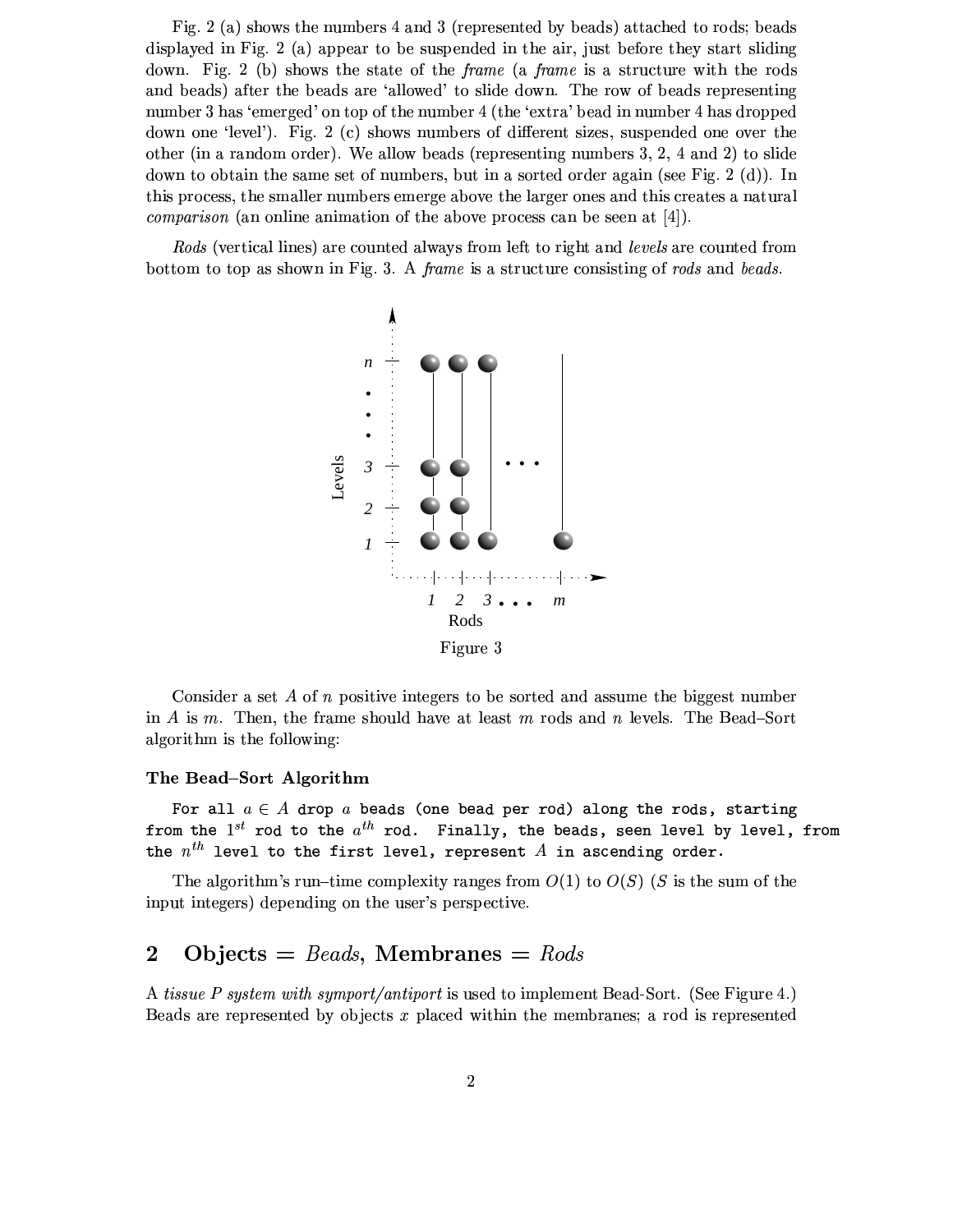by a 'group' of membranes that can communicate with one another by means of symport/antiport rules. Note that the object '-' represents "absence of bead". Thus, the objects x and  $-$  together will reflect bead-positions in the initial state of the frame.



Figure 4

Morover, the "flow" of objects between the group of membranes representing a rod (using communication rules) will reflect the actual flow of beads in the physical system. The 'counter membranes' (see Figure 4) along with the object  $p$  will serve the purpose of generating 'clock pulses'; they are useful especially to synchronize, while ejecting the output in the desired sequence. We distinguish these from the other set of membranes — the 'rod membranes'.

More formally, we have a *tissue P system with symport/antiport* of degree  $m \times n + n$  $(m \times n$  membranes to represent m rods with n levels; extra n membranes to serve as counters). Note that m rods with n levels can sort n positive integers, the biggest among them being  $m$ .

In the following sections, we discuss the various symport/antiport rules used to simulate Bead–Sort. A simple P system that can sort 3 integers (biggest among them is 3) is used for illustrative purpose. To explain the necessity of each rule, we initially start with a system having only the 'basic rule', then gradually add more and more complex rules till we arrive at the complete system. We formally define the system only at the final stage.

#### Making bead-objects "fall down" 3

As outlined in the previous section, one can set-up the initial state of the frame using a tissue P system. Now, the objects x (representing the beads) should be made to fall down/flow like the real beads in the physical system. This is achieved through a simple antiport rule. See Figure 5 which demonstrates the rule with a simple tissue P system representing 3 rods with 3 levels; we start with the unsorted set  $\{2, 1, 3\}$ . The antiport rule initiates an exchange of objects x and  $\langle - \rangle$ ; this "simulates" the action of beads falling down. Figure  $5(c)$  shows the sorted state of the frame; note that the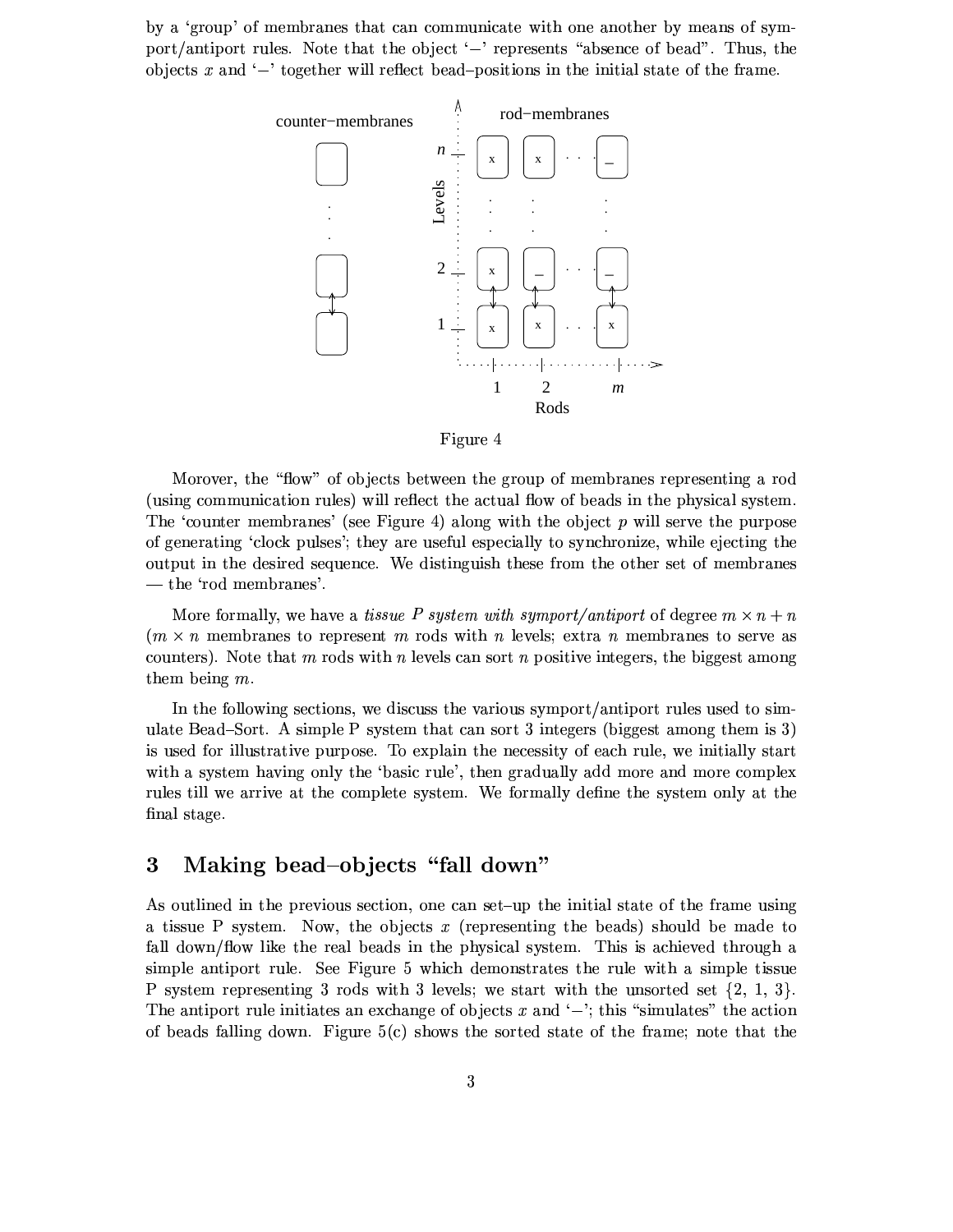antiport rule can no longer be applied. Also, one can see that not more than  $(n - 1)$ steps will be consumed to reach the sorted state using the application of this rule.



Observe that the multiplicity of the object  $x$  in the membranes comprising the same level taken together (e.g. membranes 1,2 and 3 in Figure 5 comprise level-1) denotes an integer. And, these integers are now in the sorted order, viewed level-wise, as seen in Figure  $5(c)$ .

Now, we discuss the rules for "reading" the output in the proper sequence, in the following section.

#### Reading the output  $\boldsymbol{4}$

The output can be read in the proper sequence using only symport/antiport rules. But, the rules are a little more complex. The idea is to first "know" when the P system has reached the sorted state; then, the objects from the rod-membranes can be ejected into the environment, starting from level-1 to level-n. The objects from membranes comprising (denoting) the same *level* will be ejected simultaneously as a 'single string'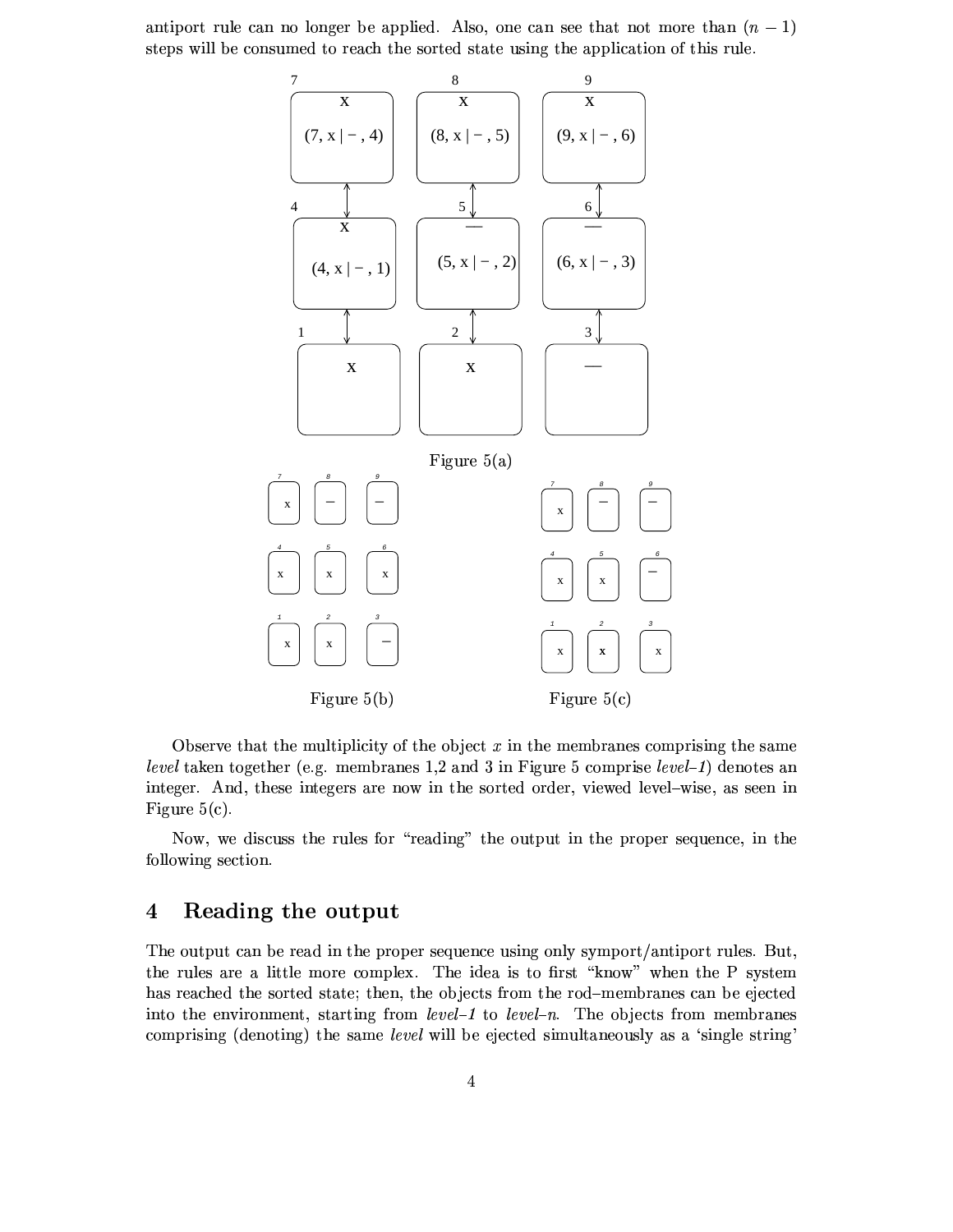to be externally interpreted as representing a distinct integer. Thus the ejected output will form the following language:

{String of objects from level-1 membranes, String of objects from level-2 membranes, ...}

Note that, externally, the multiplicity of x is "calculated" separately for each string in the language which are ejected at different points of time.

Now, let us include new rules that accomplish these actions related to reading the output. Figure 6 shows the inclusion of new symport rules in the rod-membranes. Observe the inclusion of new objects c1, c2, c3 in the rules. These rules would eject (symport) the x objects from the membranes into the environment along with the "prompting" objects c1, c2, c3, but only if they (c1, c2, c3) are present. It is clear that, one has to first send c1, c2, c3 into the rod-membranes in order to "prompt" the ejection of the output. In what follows, we discuss the rules that do the "prompting".



| F igure | n |
|---------|---|
|         |   |

Remember, before prompting the ejection of output, the system has to first "know" (and ensure) that it has reached the sorted state. The new rules to be discussed help ensure this. Figure 7 shows new rules added to the counter-membranes. Note the presence of object p within membrane 12. These new symport rules would "move" p from one counter membrane to the other, driven by the global clock. After  $n-1$  time units of the global clock (2 units in our example), p would have been symported to the counter-membrane denoting level-1 (membrane 10). Recall from previous section, not more than  $(n-1)$  steps will be consumed for the bead-objects to "fall down" and reach the sorted state.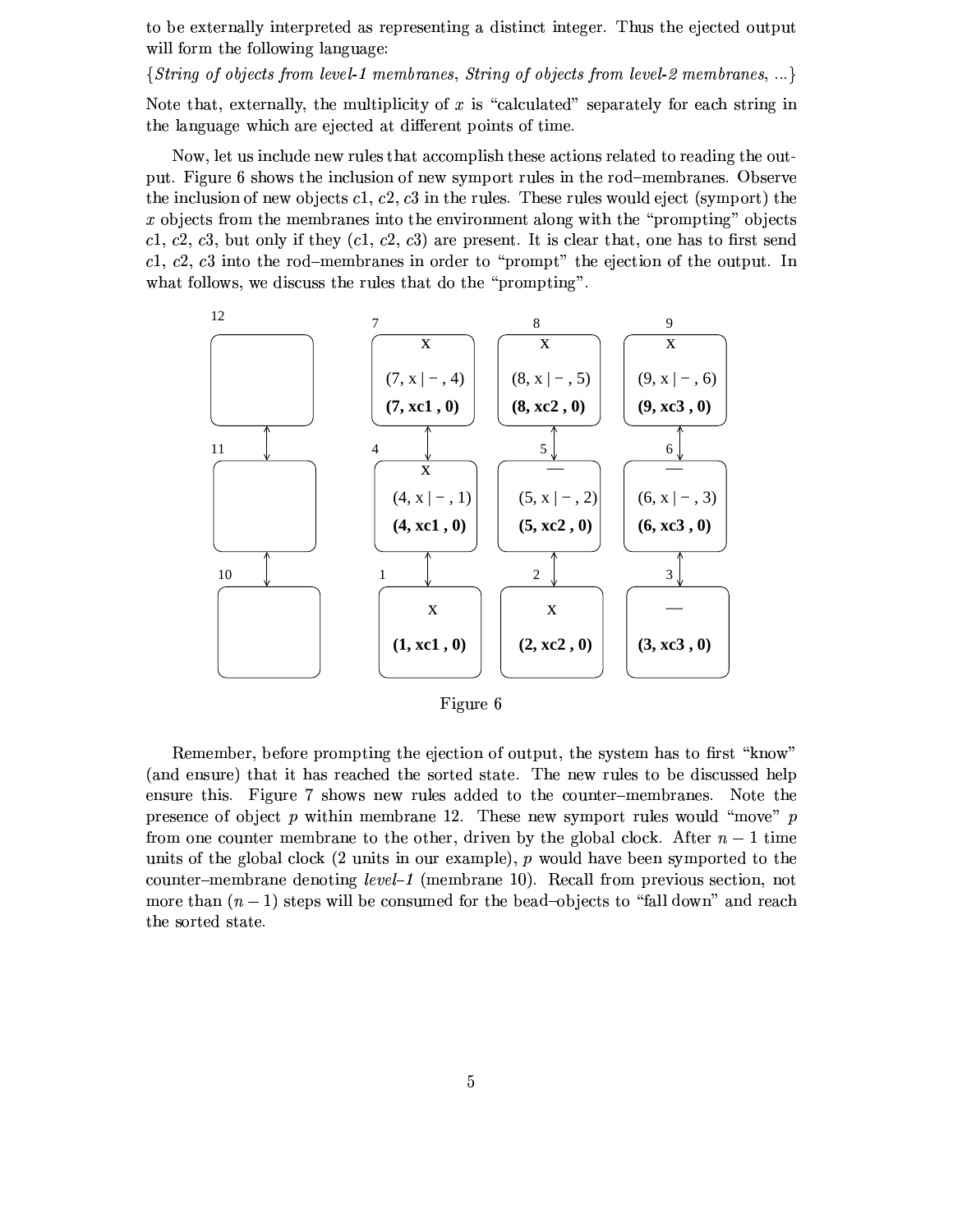c1, c2, c3 .... (available in arbitrary numbers outside)



Figure  $7$ 

c1, c2, c3 .... (available in arbitrary numbers outside) q, r ....

| 12        |                                                                                                   | $\mathcal{L}_1, \mathcal{L}_2, \mathcal{L}_3, \ldots, \mathcal{L}_n$ and the magnetic parameter $\mathcal{L}_n$ |                                              |                                              |
|-----------|---------------------------------------------------------------------------------------------------|-----------------------------------------------------------------------------------------------------------------|----------------------------------------------|----------------------------------------------|
| $level-3$ | $(12, \frac{p}{p}, 11)$<br>(12, r   qc1c2c3, 0)<br>(12, c1, 7)<br>(12, c2, 8)<br>(12, c3, 9)      | $\overline{7}$<br>$\mathbf X$<br>$(7, x \,   -1, 4)$<br>(7, xc1, 0)                                             | 8<br>X<br>$(8, x \,   - , 5)$<br>(8, xc2, 0) | 9<br>X<br>$(9, x \mid -1, 6)$<br>(9, xc3, 0) |
| 11        |                                                                                                   | $\overline{4}$                                                                                                  | 5                                            | 6 <sub>1</sub>                               |
| $level-2$ | (11, p, 10)<br>$(11, q  $ rc1c2c3, 0)<br>(11, c1, 4)<br>(11, c2, 5)<br>(11, c3, 6)<br>(11, r, 12) | X<br>$(4, x \mid -1, 1)$<br>(4, xc1, 0)                                                                         | $(5, x \mid - , 2)$<br>(5, xc2, 0)<br>2      | $(6, x \mid -1, 3)$<br>(6, xc3, 0)<br>3      |
| 10        |                                                                                                   |                                                                                                                 |                                              |                                              |
| $level-1$ | (10, p   qc1c2c3, 0)<br>(10, c1, 1)<br>(10, c2, 2)<br>(10, c3, 3)<br>(10, q, 11)                  | X<br>(1, xc1, 0)                                                                                                | X<br>(2, xc2, 0)                             | (3, xc3, 0)                                  |

Figure 8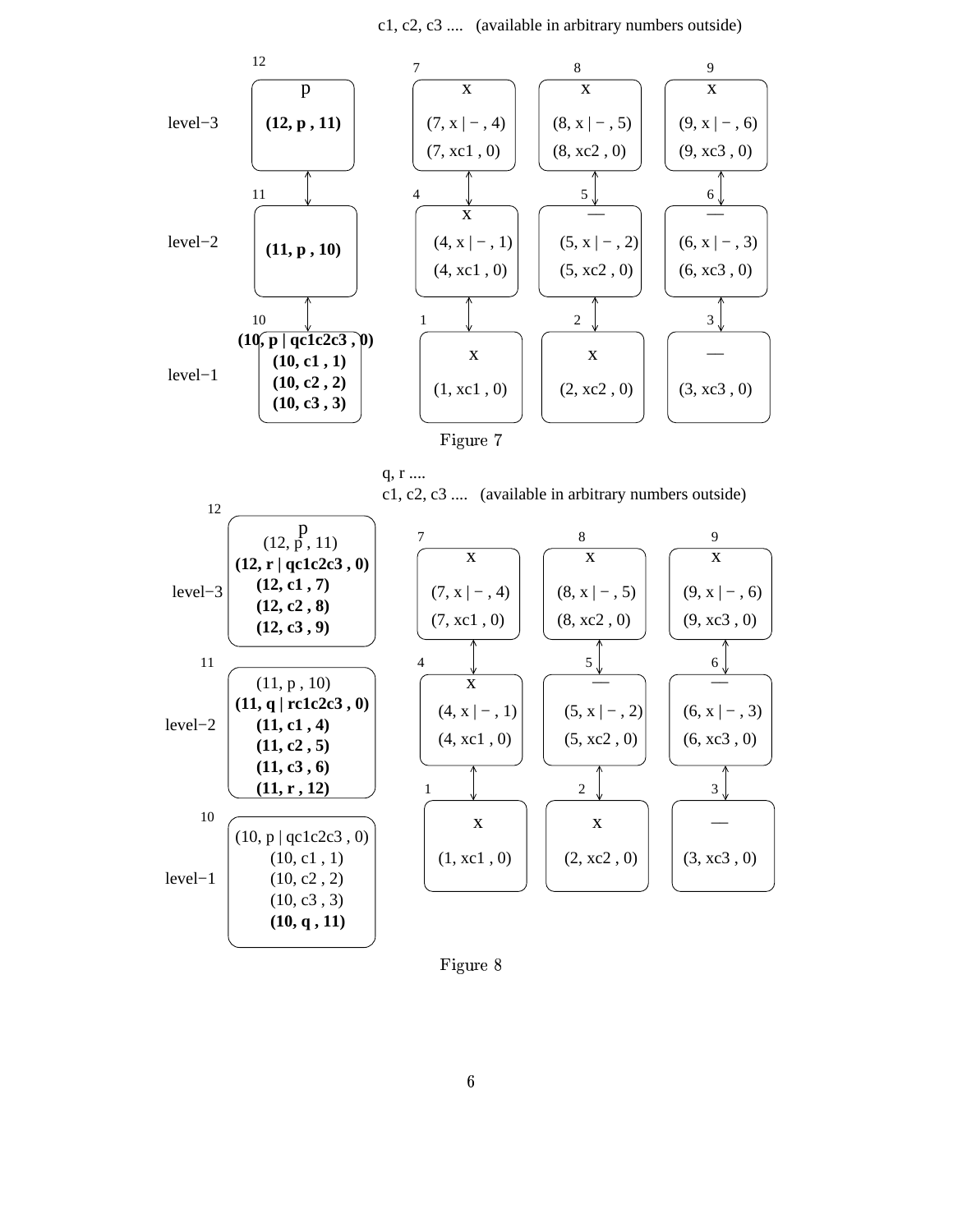Thus, the presence of p within level-1 counter-membrane (membrane 10) would ensure that the bead-objects have settled down in a sorted state.<sup>1</sup> Note that the other rules written in membrane 10 (level-1 counter-membrane) would start prompting ejection of the output, after p is available in membrane 10. The rules get c1, c2, c3 (and another object q) from the environment and transfer them into the group of membranes representing level-1 (1,2 and 3 in our case) thus prompting the ejection of x objects as output. (Assume the presence of arbitrary number of  $c1$ ,  $c2$ ,  $c3$  in the environment. The need for object q will be discussed shortly.)

Still we need to add more rules which prompt the ejection of (output) strings from level–2 upto level–n. The idea is to move two new objects q and r (alternately) through the counter-membranes, now from *level-2* upto *level-n* ("upward")<sup>2</sup>. The presence of objects q and r in the counter-membranes would trigger certain new rules that would subsequently prompt output from level-2 upto level-n rod-membranes, one by one. (Note, in our case,  $n = 3$ .) These rules have been included in Figure 8. (Assume the presence of arbitrary number of  $q$ 's and  $r$ 's in the environment.)

#### $\overline{5}$ A Sample Illustration

We first formally define a *tissue P system* of degree 12 (3 rods  $\times$  3 levels + 3 counter membranes) with *symport/antiport* rules which can sort a set of three positive integers, the maximum among them being three:

 $\Pi = (V, T, \omega 1, \omega 2, ..., \omega 12, M_0, R)$ 

where:

(i) V (the alphabet) =  $\{x, -, p, q, r, c1, c2, c3\}$ 

(ii) T (the output alphabet)  $\subset V$ 

 $T = \{x, c1, c2, c3\}$  (the multiplicity of c1, c2, c3 is to be ignored, finally)

(iii)  $\omega$ 1, ..., $\omega$ 12 are strings representing the multisets of objects initially present in the regions of the systems. These are shown in Figure  $9(i)$ .

(iv)  $M_0(x) = M_0(-) = M_0(p) = 0;$ 

 $M_0(q) = M_0(r) = M_0(c1) = M_0(c2) = M_0(c3) = \infty$ 

(v) R is a finite set of (symport/antiport) rules.

They are enumerated in Figure 8.

Note that we do not use a separate 'output membrane', but prefer to "eject" the output into the environment.

Figure 9 illustrates sorting  $\{2, 1, 3\}$  with snap-shots of all the intermediate configurations, clearly showing the evolution of the system until output is "read".

 $1$ Note, we are forced to adopt this method because, there seems to be no better way to ensure whether the system has reached the final state or not; for instance, we can not deduce this from the 'states' of individual membranes.

<sup>&</sup>lt;sup>2</sup>We can not use p again as it has already been used by earlier rules; p would activate the same set of actions as before, which is undesirable.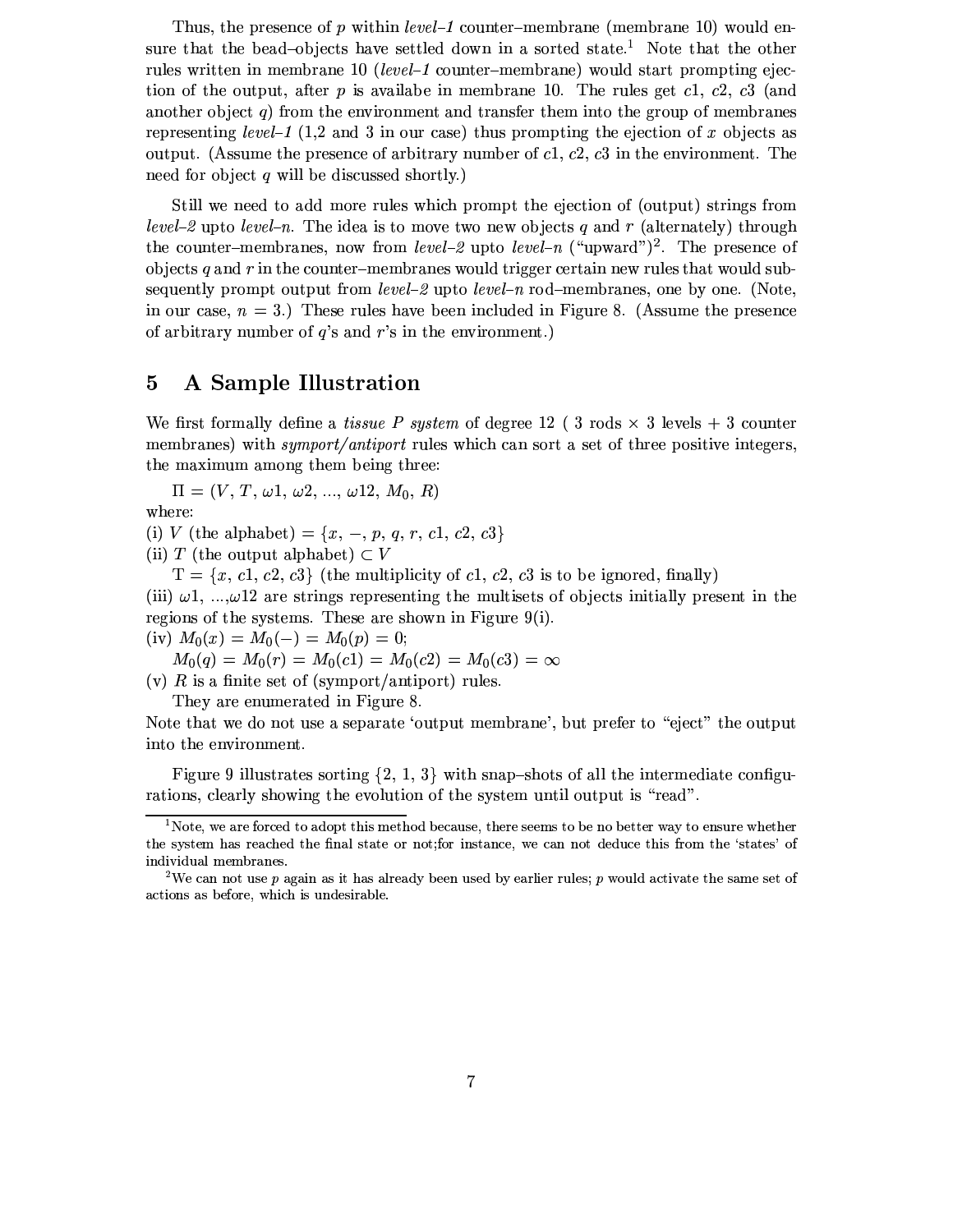

Figure 9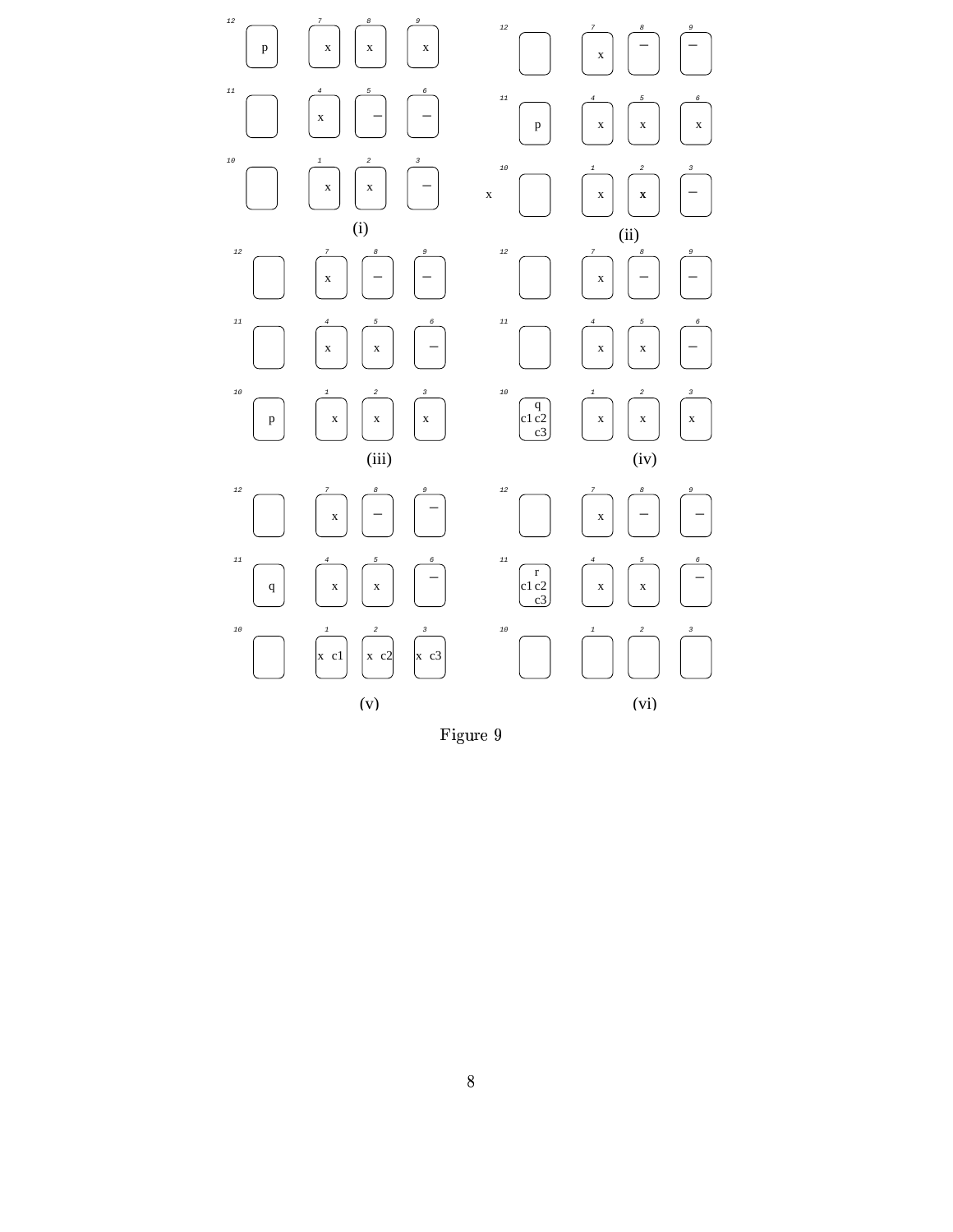

Figure 9  $(cont'd.)$ 

Note that output strings from membranes denoting levels 1, 2 and 3 would be ejected during stages (vi), (viii) and (x) (in Figure 9) respectively. One has to ignore the c1, c2, c3s that accompany x objects and take into account only the multiplicity of x in each output string.

#### Conclusion 6

Bead-Sort, a natural algorithm for sorting positive integers has been implemented with a *tissue P system* that uses only *symport/antiport* rules. The complexity of the algorithm is  $O(n)$ . As the system uses only communication rules (symport/antiport), the procedure to read the output has been a bit tedious. The P system built for sorting three numbers can be generalized for sorting any  $n$  positive integers by simply adding more membranes, without any change in the number of rules employed.

### Acknowledgement

We thank Dr. G. Paun for comments and suggestions which improved the paper.

### References

- [1] J. J. Arulanandham, C. S. Calude, M. J. Dinneen. Bead-Sort: A natural sorting algorithm,  $EATCS$  Bull., 76 (2002), 153-162.
- [2] Gh. Păun. Computing with membranes, Journal of Computer and System Sciences, 61, 1  $(2000)$ , 108-143.